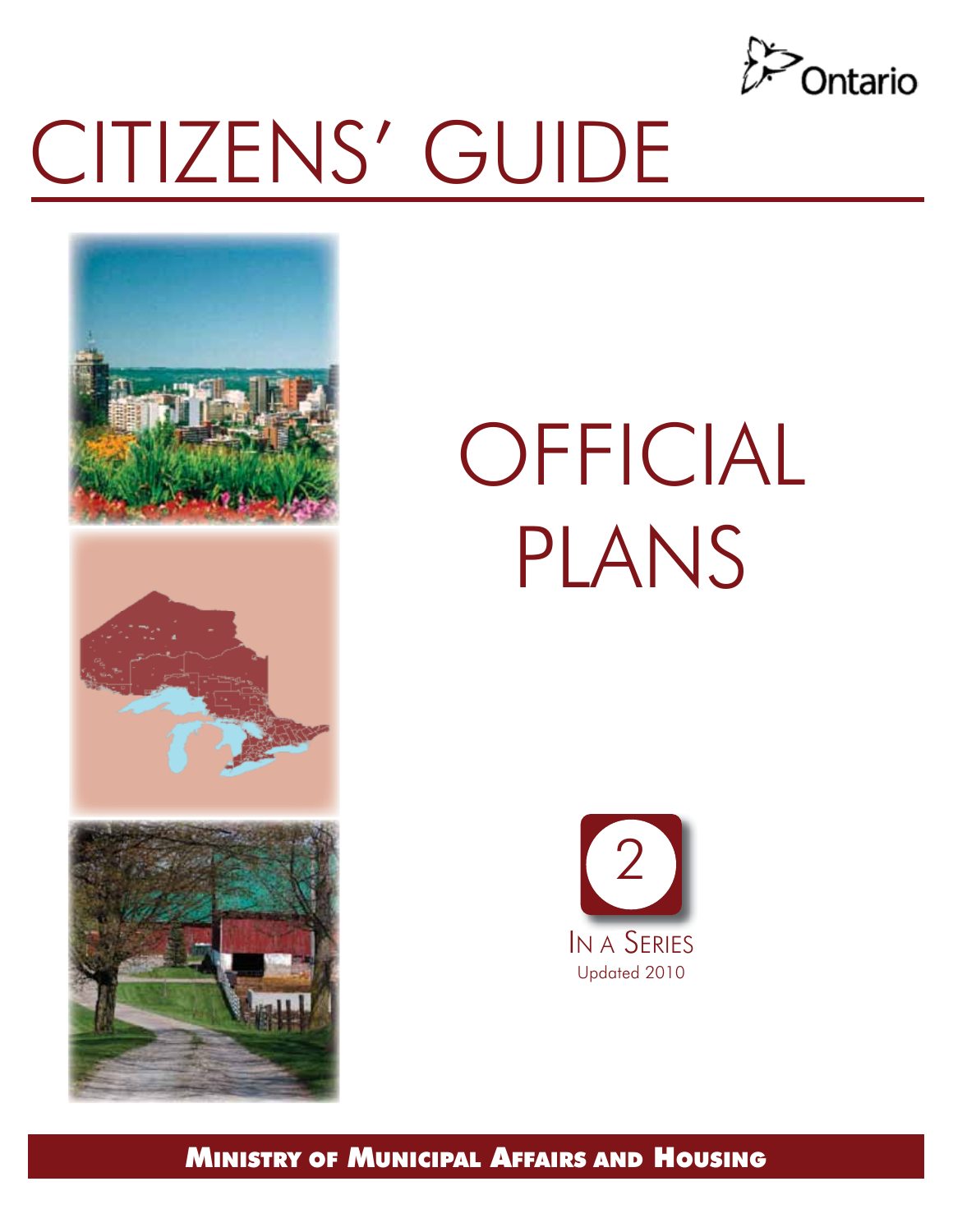## Introduction

Land use planning affects almost every aspect of life in Ontario. It helps decide where in our communities homes and factories should be built; where parks and schools should be located; and where roads, sewers and other essential services should be provided.

Land use planning means managing our land and resources. It helps each community to set goals about how it will grow and develop and to work out ways of reaching those goals while keeping important social, economic and environmental concerns in mind. It balances the interests of individual property owners with the wider interests and objectives of the whole community.

Good planning leads to orderly growth and the efficient provision of services. It touches all of us and helps us to have the kind of community we want.

But often we don't see how it affects our lives and property each day. And it often seems confusing. A series of Citizens' Guides has been prepared to help you understand how the land use planning process works in Ontario. They are intended to give general information only and are not an interpretation of the Planning Act or any other act. You should refer to the legislation for specific requirements and procedures.

The titles of the guides are:

- 1. The Planning Act
- 2. Official Plans
- 3. Zoning By-laws
- 4. Subdivisions
- 5. Land Severances
- 6. Ontario Municipal Board
- 7. Northern Ontario
- 8. Building Permits
- 9. The Plan Review and Approval Process

## What is an official plan?

An official plan describes your upper, lower or single– tier municipal council's policies on how land in your community should be used. It is prepared with input from you and others in your community and helps to ensure that future planning and development will meet the specific needs of your community.

An official plan deals mainly with issues such as:

- where new housing, industry, offices and shops will be located
- what services like roads, watermains, sewers, parks and schools will be needed
- when, and in what order, parts of your community will grow
- community improvement initiatives.

# Why do you need an official plan?

Your municipality's official plan:

- lets the public know what the municipality's general land use planning policies are
- makes sure that growth is coordinated and meets your community's needs
- helps all members of your community understand how their land may be used now and in the future
- helps decide where roads, watermains, sewers, garbage dumps, parks and other services will be built
- provides a framework for establishing municipal zoning by-laws to set local regulations and standards, like the size of lots and height of buildings
- provides a way to evaluate and settle conflicting land uses while meeting local, regional and provincial interests
- shows council's commitment to the future growth of your community.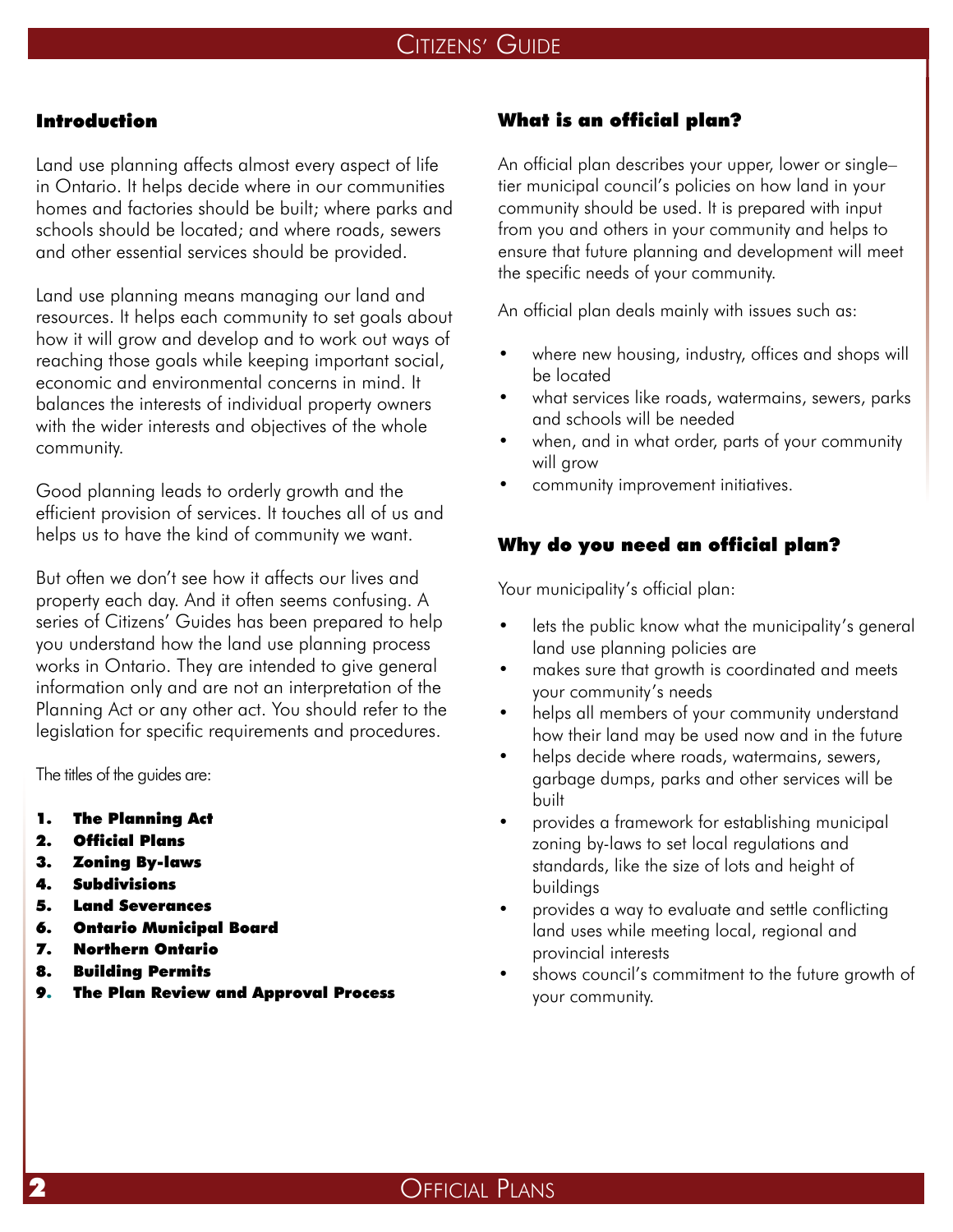# What is the official plan process?

# Pre-consultation, public meeting and input

When considering an official plan, your local council, planning board or municipal planning authority must ensure that:

- at least one public meeting is held, notice of which must be given at least 20 days ahead of time, usually through local newspapers or by mail
- the approval authority is consulted and given the opportunity to review all supporting information and material
- for the statutory five year official plan review, a special meeting of council that is open to the public, as well as an open house information session and at least one public meeting are held
- adequate information, including a copy of the proposed plan, is made available to the public in advance of the public meeting.

Any person or public body may provide written comments and/or speak at the public meeting about the proposed plan.

The council may consult with agencies, boards, authorities or commissions before making a decision.

When council prepares an official plan, it shall be consistent with the Provincial Policy Statement issued under the Planning Act and conform to, or not conflict, with any applicable provincial plans. The Provincial Policy Statement contains clear, overall policy directions on matters of provincial interest related to land use planning and development. The "shall be consistent with" rule means that a council is obliged to ensure that policies under the Provincial Policy Statement are applied as an essential part of the land use planning decision-making process. It is expected that the council will implement the Provincial Policy Statement in the context of other planning objectives and local circumstances. (See The Planning Act, No. 1 in the series, and the Provincial Policy Statement. Both may be obtained by visiting the Ministry website at: ontario.ca/mah or through the government offices listed at the end of this guide.)

It is also expected that council will update the official plan at least every five years to ensure that the plan implements any changes to the Provincial Policy Statement or provincial plans. The five-year review is also an opportunity to ensure the official plan continues to address local priorities and changing community needs.

# An official plan may come into effect in one of two ways:

1. Plans exempt from approval - under this process, the Minister of Municipal Affairs and Housing may exempt the official plan and all or some of its proposed amendments from the requirement for approval. The Minister may also authorize upper-tier approval authorities (such as a regional municipality) to exempt any or all lower-tier proposed official plans and amendments from the requirement for approval. Under the exempt system, after the council adopts the plan and/or amendment and gives a notice of adoption, a person or a public body that made an oral submission at the public meeting or made a written submission to council before a decision was made, may appeal the council's decision to adopt to the Ontario Municipal Board within the 20-day appeal period. If there is no appeal, the official plan comes into effect on the day after the appeal period expires.

The Ontario Municipal Board is an independent administrative tribunal responsible for hearing appeals and deciding on a variety of contentious municipal matters. (See the Ontario Municipal Board, No. 6 in the series.)

2. Plans not exempt from approval - under this process, after the council adopts an official plan, it is submitted to the appropriate approval authority to review and make a decision.

Many upper-tier municipalities are the approval authority for lower-tier official plans and amendments. In all other cases, the Minister of Municipal Affairs and Housing is the approval authority. As more upper-tier municipalities have new official plans coming into effect, they become the approval authority for local official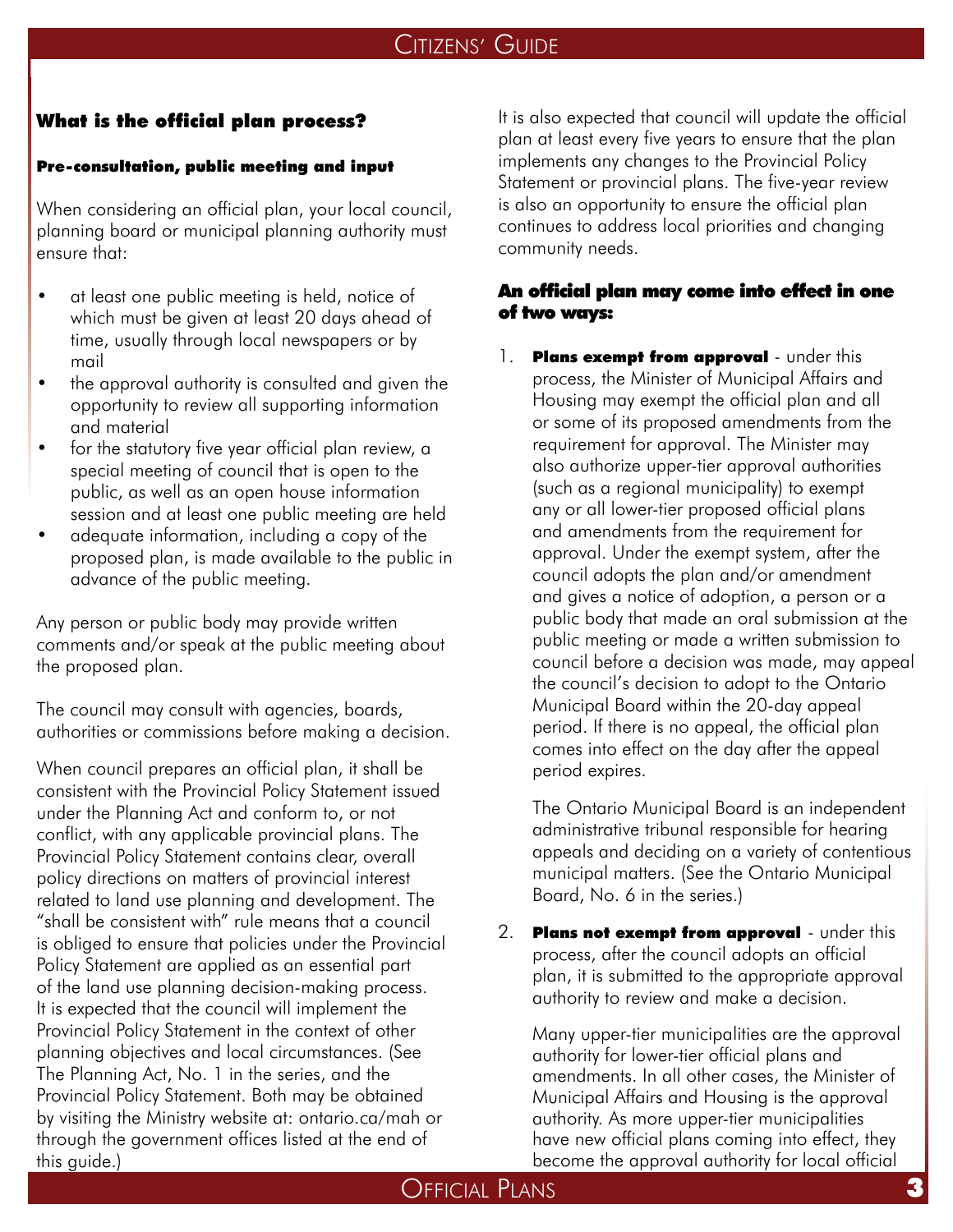plans and amendments. To find out about the approval authority in your area, contact your municipal or planning board office.

When it submits a proposed official plan to the approval authority to review and make a decision, the municipality is required to provide all the information prescribed by Minister's regulation as well as other additional information which the approval authority may require. The more information provided, the less likely delays will occur in the review.

If the municipality does not provide all the information prescribed by Minister's regulation, the approval authority may refuse to accept or to further consider the official plan. A 180-day time frame for making a decision does not begin until all the information is received by the approval authority. The approval process may take longer than this time frame but if no decision is made within 180 days, the matter could be appealed to the Ontario Municipal Board.

The approval authority makes sure that comments, concerns or suggestions from anyone interested in the plan are considered. This means that there may have to be negotiations with other parties, ministries, local authorities and with members of municipal council and staff.

The approval authority may approve, approve as modified, or refuse to approve all or parts of the official plan and give a notice of decision. A person or a public body that made an oral submission at the public meeting, or made a written submission to council before its decision to adopt the official plan, may appeal the approval authority's decision to the Ontario Municipal Board within the 20-day appeal period. If there is no appeal, the official plan comes into effect on the day after the appeal period expires.

#### What happens next?

Once an official plan is in effect, it guides all of the municipality's planning decisions. It means that:

- the local council and municipal officials must follow the plan
- all new services, sewer or watermains, for example, must conform to the plan
- all by-laws, including zoning and related by-laws, must conform with the official plan.

Official plans for upper-tier municipalities deal with broad planning issues that affect more than one municipality. All lower-tier official plans and zoning by-laws must conform to the upper-tier plan.

However, an official plan is not set forever. The plan can be changed or amended as the community's needs change.

#### How can you get involved?

You can take part in planning the future of your community by:

- finding out as much as you can about the proposed official plan
- thinking about how the plan might affect you, your property and your community
- going to any information sessions, including open houses and public meetings that are held to discuss the plan
- giving your opinions at the public meetings or making written submissions to council, one of which you must do in order to qualify for the right to appeal
- working with council and the municipal staff to resolve your concerns.

If you have any concerns, you should make sure that you let council know about them early in the process. Council will then have time to think about what you said and may make changes before the plan is adopted.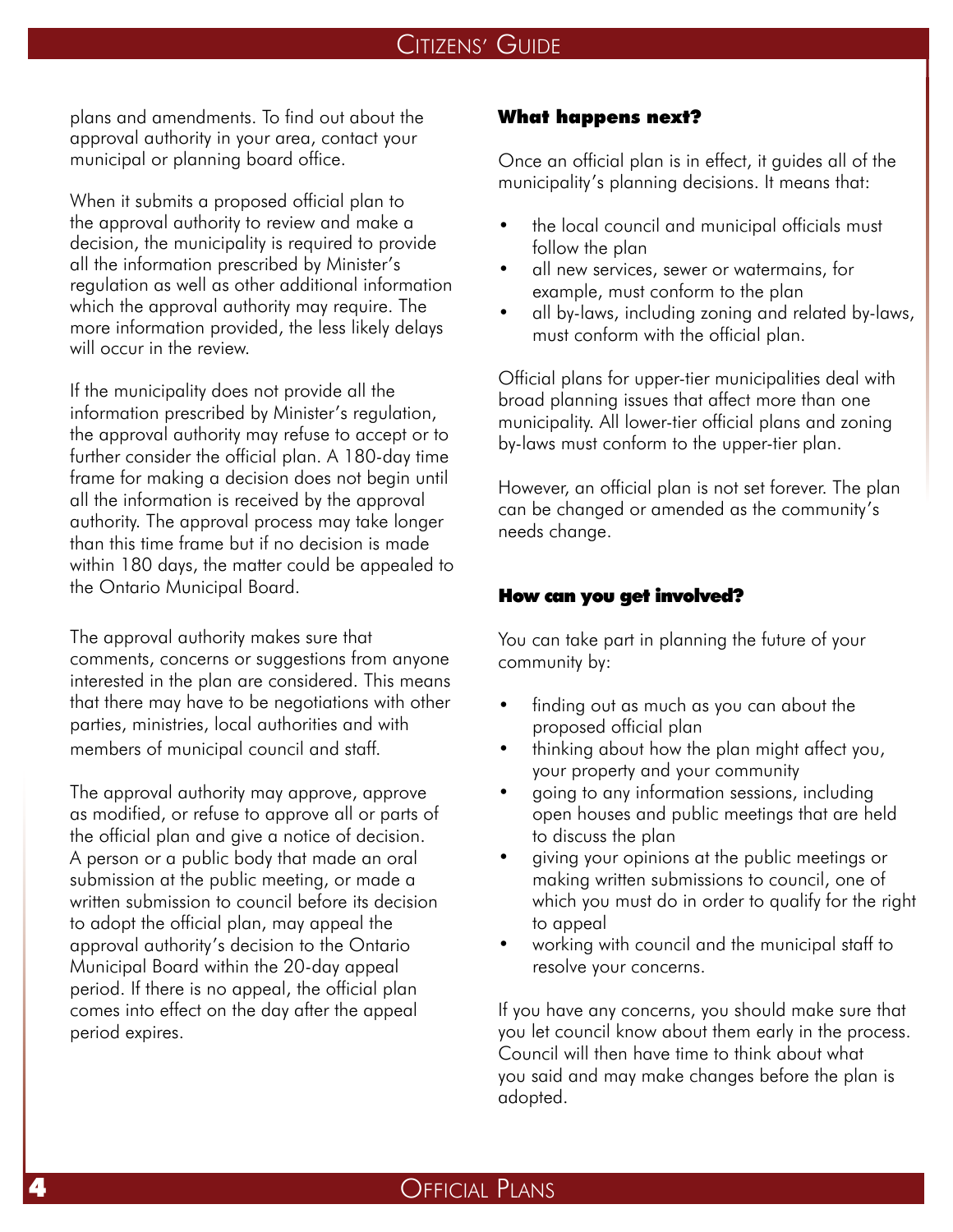You should be aware that you do not have the right of appeal to the Ontario Municipal Board on most planning applications if you have not made oral submissions at a public meeting or provided council with written submissions before the plan is adopted. (See the Ontario Municipal Board, No. 6 in the series.)

# What rights of appeal do you have?

Appeals to the Ontario Municipal Board can be made in four different ways:

- 1. **An applicant** requesting an official plan amendment, **the Minister** and the appropriate **approval authority** may appeal to the Ontario Municipal Board if the council refuses or fails to act on a request to amend within 180 days of the receipt of a complete application by the municipality. The notice of appeal should be filed with the municipality.
- 2. Any person or public body may appeal to the Ontario Municipal Board, if the approval authority fails to give notice of its decision regarding part(s) or all of the plan/amendment within 180 days of the receipt of the prescribed information by the approval authority. The notice of appeal should be filed with the approval authority.
- 3. Plans and amendments exempt from approval: An applicant requesting an official plan amendment, the Minister, the appropriate approval authority and any person or public body who made oral submissions at a public meeting or written submissions prior to adoption may appeal the council's adoption within 20 days from the date the notice of adoption is given. The notice of appeal should be filed with the municipality.
- 4. Plans and amendments not exempt from **approval: An applicant** requesting an official plan amendment, the Minister and any person or public body who made oral submissions at a public meeting or written submissions prior to adoption may appeal the

approval authority's decision within 20 days from the date the notice of decision is given. **The notice** of appeal should be filed with the approval authority.

In your notice of appeal, you must specify if you are appealing all or part(s) of the official plan or amendment. The appeal must be accompanied by written reasons and the fee required by the Ontario Municipal Board. Generally, appeals are not permitted in the following three circumstances:

- 1. proposed amendments that would alter the boundary of an "area of settlement" or establish a new "area of settlement"
- 2. proposed amendments that would remove land from an "area of employment"
- 3. adopted or approved plans and plan amendments that permit second unit residential dwellings, as well as proposed amendments that would revoke or replace policies that permit second unit residential dwellings.

#### What are the Ontario Municipal Board's powers relating to appeals?

In cases of appeal, the Ontario Municipal Board will hold a hearing. You will be given the chance to present your case. The Ontario Municipal Board can allow or dismiss your appeal and approve, approve as modified or refuse to approve all or part of the plan or amendment.

The Ontario Municipal Board also has the power to dismiss an appeal without holding a hearing. (See the Ontario Municipal Board, No. 6 in the series.)

Appealing a planning decision to the Ontario Municipal Board is a serious matter. It can take considerable time and effort and in some cases, money, for everyone involved. A hearing may last only a few hours if the matter is quite simple, but for more complicated matters, a hearing can last for several days or even weeks.

The Ontario Municipal Board must have regard to the local decision and make its decision based on the facts presented at a hearing. These should generally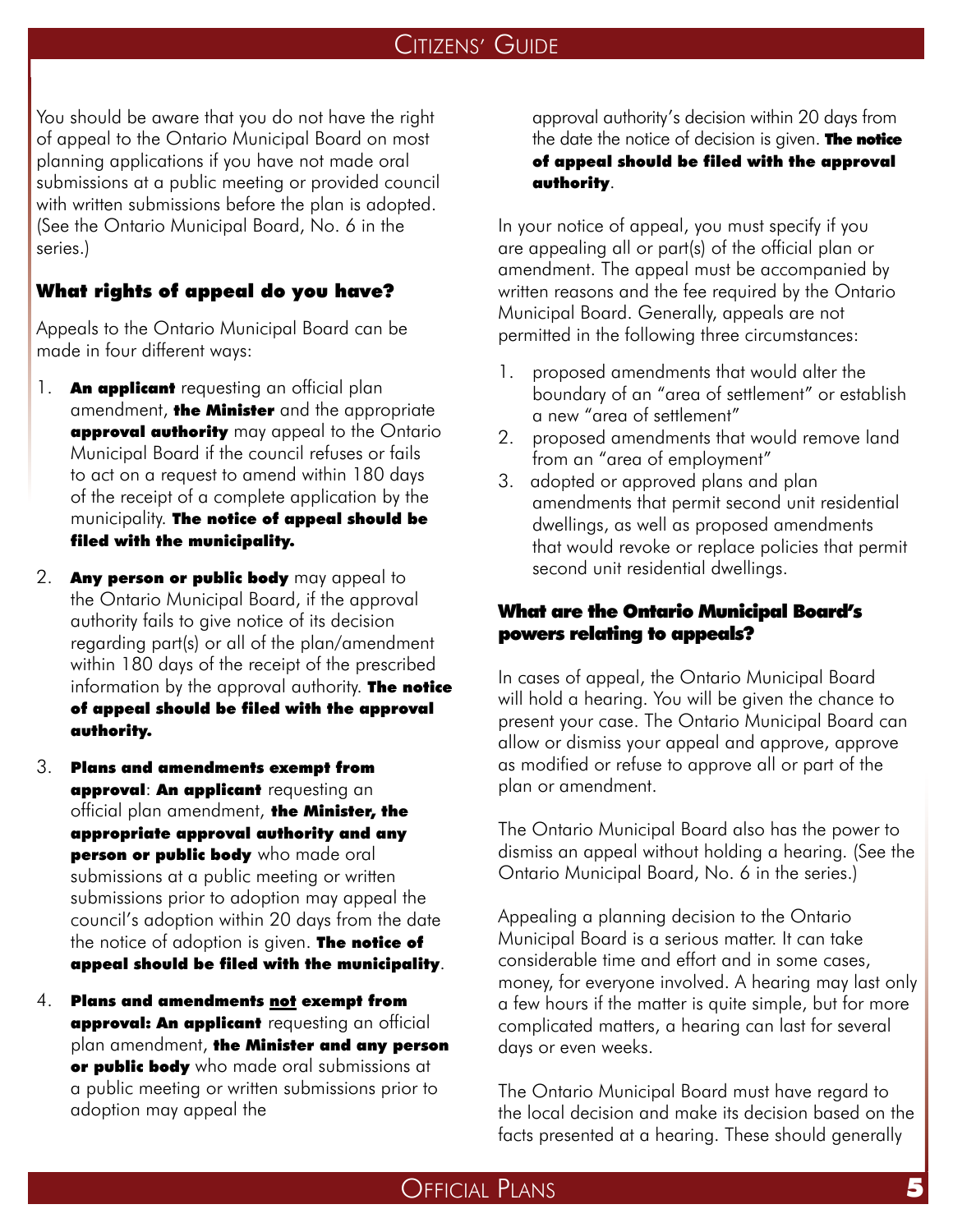be limited to the information and material that were before the municipal council. New information and material can be introduced at a hearing. However, the Ontario Municipal Board may, on its own initiative, or by motion of the municipality or any of the parties, give the council 60 days to reconsider its decision and make a written submission to the Board, if the new information could have materially affected the council's decision.

At least 30 days before a hearing is held, the Minister of Municipal Affairs and Housing can declare that an official plan matter before the Ontario Municipal Board may adversely affect a provincial interest. When such action occurs, after the hearing is held and the Board renders a decision, the Lieutenant Governor in Council (the Cabinet) may confirm, vary or rescind the Board's decision on the matter.

The Ontario Municipal Board also has the discretion to dismiss an appeal if it constitutes an abuse of process, such as repeating the submission of an application that has recently been dealt with by the municipality and/or the Ontario Municipal Board. An appeal can also be dismissed by the Ontario Municipal Board if the application before it is substantially different from that which was before council at the time of council's decision.

#### What is an official plan amendment?

An official plan amendment is a formal document that changes a municipality's official plan. Changes may be needed because of new circumstances in the community or because of requests made by property owners. Most municipalities now charge a fee for processing changes requested by members of the public.

An approved official plan can be reviewed at any time, but each local council is required to revise its official plan not less than every five years from the date the plan came into effect. This ensures the plan is consistent with the Provincial Policy Statement and that it conforms and/or does not conflict with provincial plans, as required. If the plan is not consistent with the Provincial Policy Statement, or does not conform

with provincial plans or conflicts with provincial plans, then the plan is expected to be updated. The five-year review is also an opportunity to ensure the official plan continues to address local priorities and changing community needs. In the case of a fiveyear review, a special meeting of council must be held that is open to the public, as well as an open house information session and at least one public meeting.

By submitting an application to council, a person or public body may request that an official plan be amended. Council may refuse to accept an application that fails to provide sufficient information or material as prescribed by Minister's regulation and/or set down in the municipal official plan. If a council confirms that an application is incomplete, the applicant should provide the needed information. In case of disagreement, the applicant has 30 days to make a motion to the Ontario Municipal Board for a determination on the matter. The Board's decision is final.

A person or public body that makes oral submissions at a public meeting, or makes written submissions prior to the adoption of an official plan amendment, may appeal a council's decision. However, there are limitations on appeal rights as noted above in the "What rights of appeal do you have?" section. To determine what appeal rights are available to you in respect of a particular official plan amendment, contact your municipal staff or secretary-treasurer of your planning board.

All amendments are proposed, discussed and processed in the same way as the original plan. As discussed earlier, when a council considers an official plan/amendment, it needs to ensure the official plan/ amendment is consistent with the Provincial Policy Statement issued under the Planning Act. (See the section – "What is an official plan?" on page 2.)

#### How do you request an official plan amendment?

If you want to use your property or develop it in a way that conflicts with the municipal official plan, an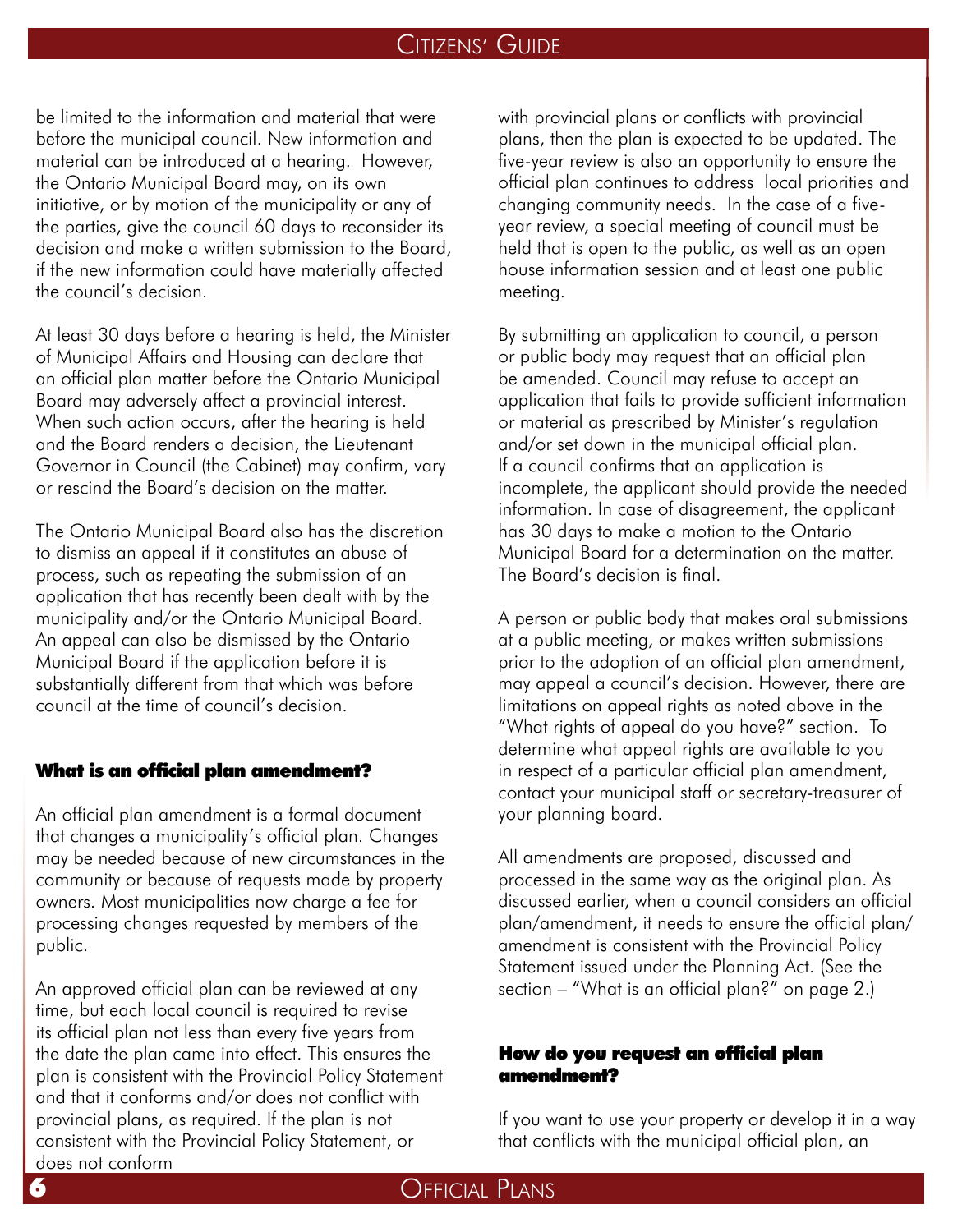amendment to the plan would be needed. You should talk first to the municipal staff. They can let you know if the change is possible, what problems you might encounter and how you should apply.

When you apply to amend an official plan, you are required to submit information which is prescribed by Minister's regulation as well as other additional information if set out in the municipal official plan. The more information provided, the less likely delays will occur in the review. Council must review your application within 30 days of its receipt to determine if you have filed a complete application. If council fails to do so, you can make a motion to the Ontario Municipal Board for a determination if the application is complete and if any additional information requested is reasonable. Council may refuse to accept an application that fails to provide sufficient information or material.

If a council confirms that an application is incomplete and the applicant disagrees, the applicant has 30 days to make a motion to the Ontario Municipal Board for a determination on the matter. The Board's decision is final. Contact the municipality if you need help assessing what information is required to make an application complete. If council refuses or fails to act on your request for an official plan amendment within 180 days after the prescribed and municipally requested information and material is submitted, you may appeal to the Ontario Municipal Board by filing a notice of appeal with the municipality. The municipality must send your appeal with the accompanying materials and the appropriate fee to the Ontario Municipal Board within 15 days of the receipt of your appeal.

## What about Northern Ontario?

The official plan process is much the same in northern Ontario, but the responsibility for official plans and their administration outside the urban municipalities may be carried out by a planning board. (See Northern Ontario, No. 7 in the series.)<br>  $\hbox{\large\bf{O}FFCIAL}$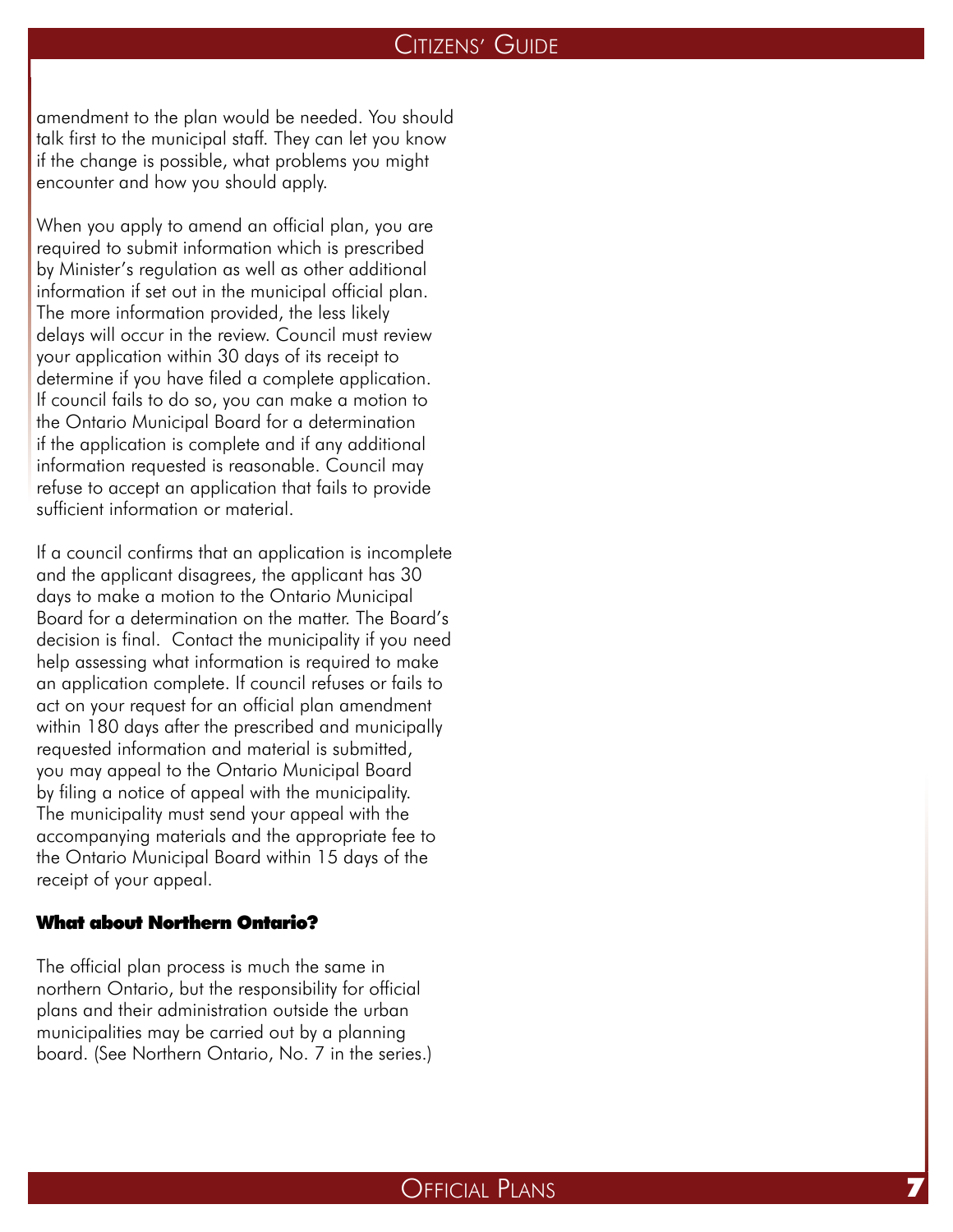# The Official Plan Process (Plans exempt from approval)

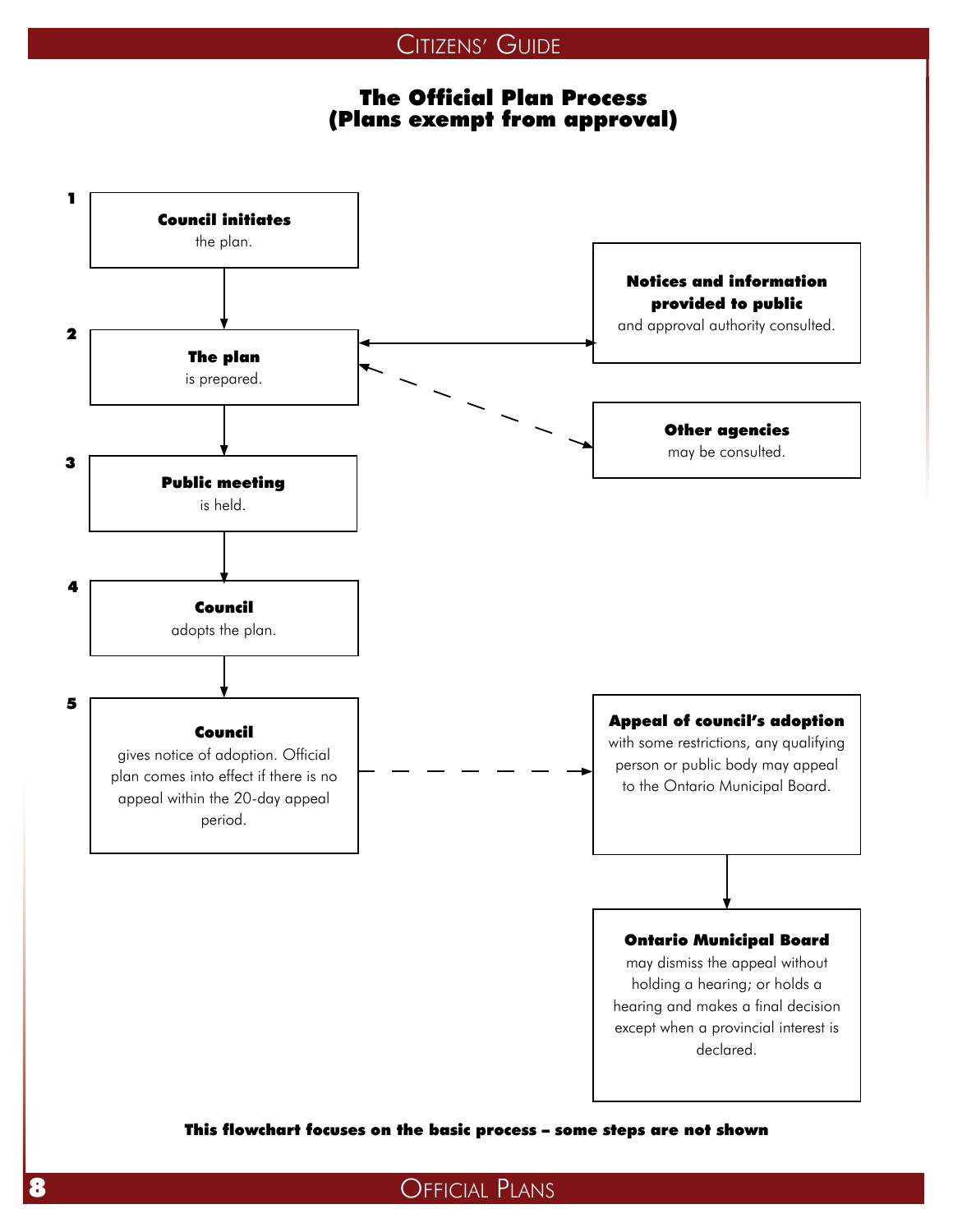

This flowchart focuses on the basic process – some steps are not shown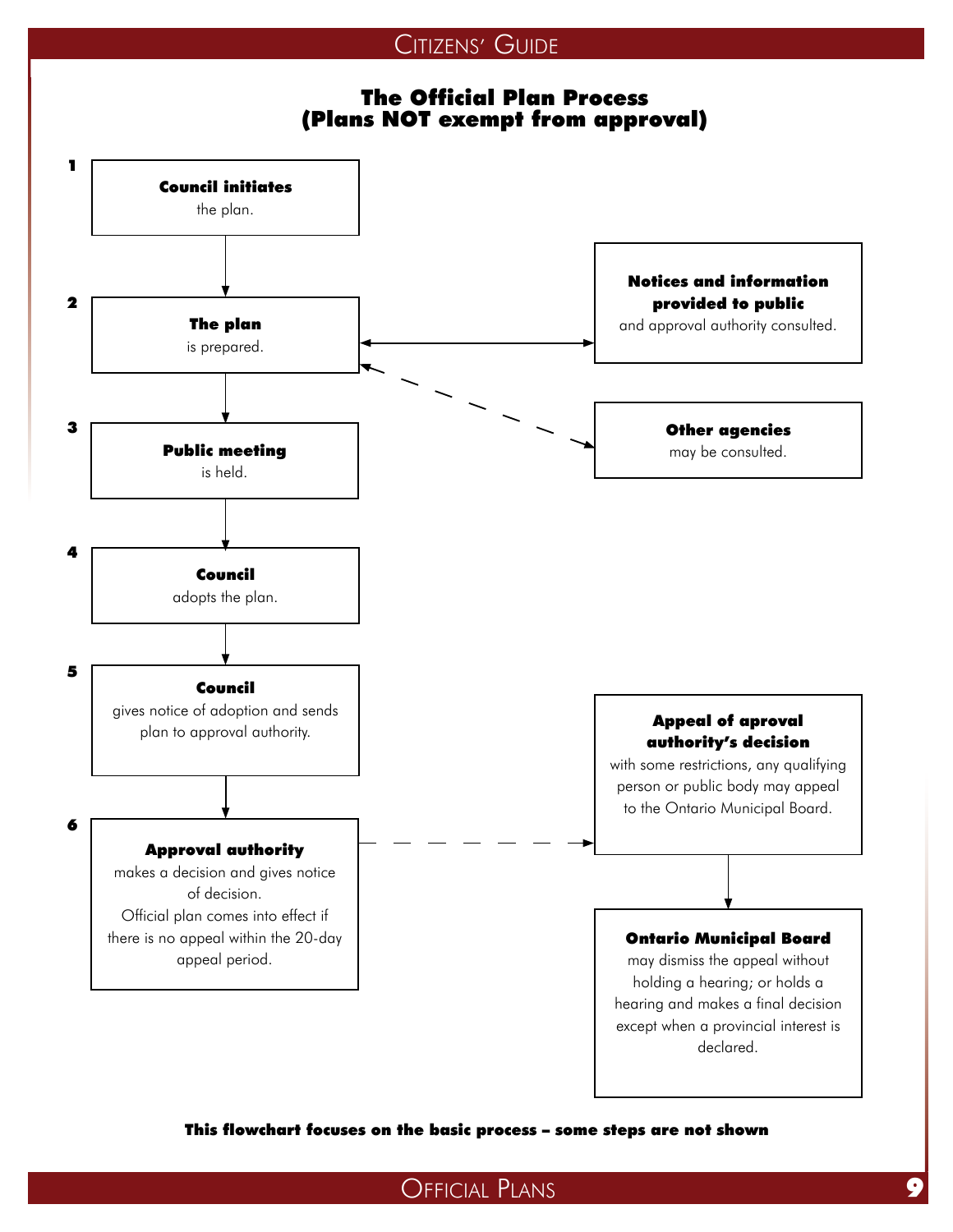#### How can you find out more?

For more information about land use planning in your community contact your municipal clerk or planning department. For more information about land use planning in Ontario, or how to obtain copies of Citizens' Guides visit the Ministry of Municipal Affairs and Housing website at: ontario.ca/mah or contact your nearest Municipal Services Office (MSO):

#### Central Municipal Services Office

777 Bay Street, 2nd Floor Toronto ON M5G 2E5 General Inquiry: 416-585-6226 Toll Free: 800-668-0230

#### Western Municipal Services Office

659 Exeter Road, 2nd Floor London ON N6E 1L3 General Inquiry: 519-873-4020 Toll Free: 800-265-4736

#### Northwestern Municipal Services Office

435 James Street South, Suite 223 Thunder Bay ON P7E 6S7 General Inquiry: 807-475-1651 Toll Free: 800-465-5027 (Thunder Bay, Kenora, Rainy River)

#### Eastern Municipal Services Office

8 Estate Lane, Rockwood House Kingston ON K7M 9A8 General Inquiry: 613-545-2100 (Frontenac, Leeds & Grenville, Lennox & Addington) Toll Free: 800-267-9438 (Ottawa, Prescott-Russell, Prince Edward, Stormont, Dundas/Glengarry, Kawartha Lakes, Renfrew, Peterborough, Haliburton, Hastings, Lanark, Northumberland)

#### Northeastern Municipal Services Office

159 Cedar Street, Suite 401 Sudbury ON P3E 6A5 General Inquiry: 705-564-0120 Toll Free: 800-461-1193 (Cochrane, Algoma, Manitoulin, Sudbury, Parry Sound, Nipissing, Timiskaming)

#### For More Information

MINISTRY OF MUNICIPAL AFFAIRS AND HOUSING Provincial Planning Policy Branch (416) 585-6014 Website: ontario.ca/mah